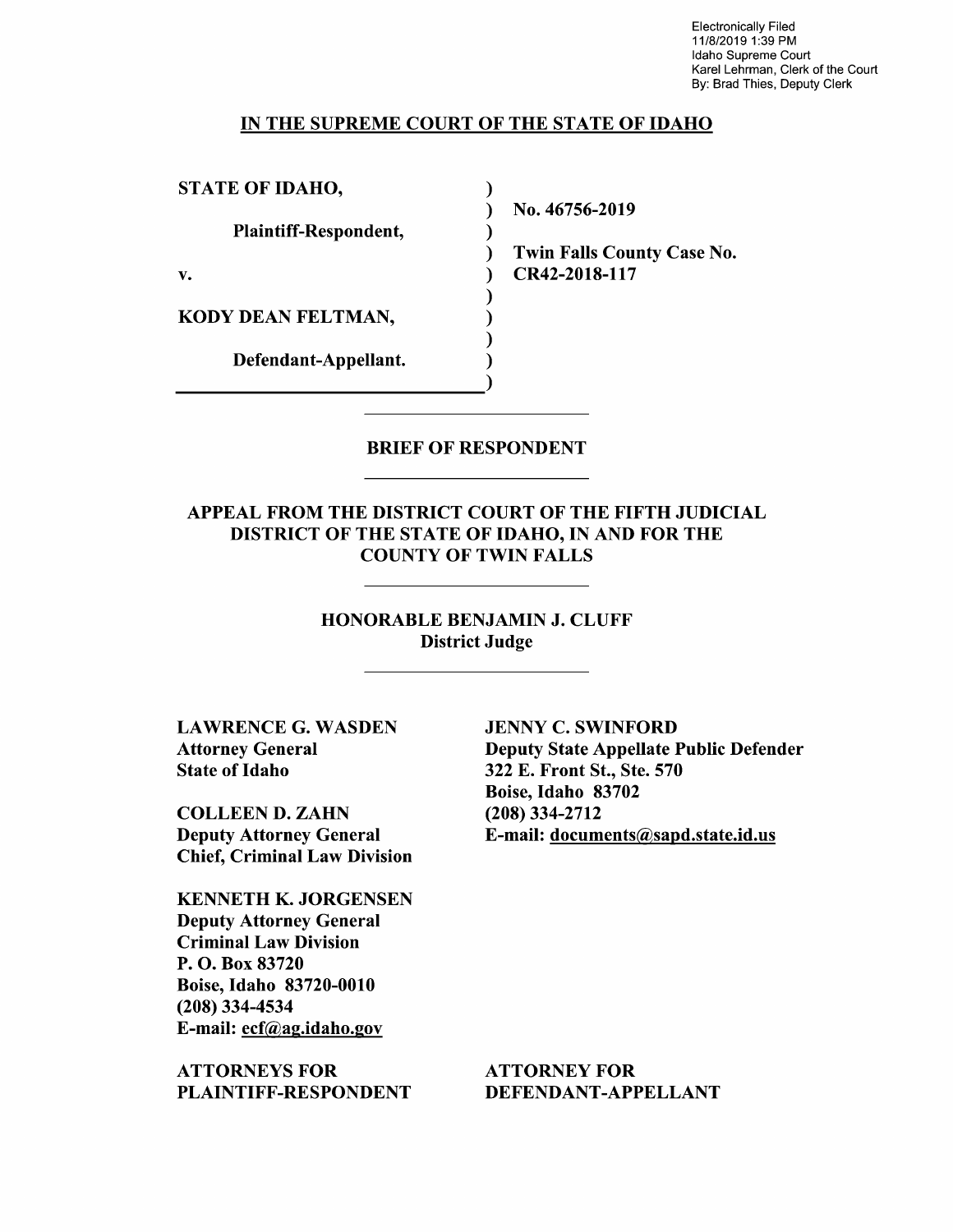# TABLE OF CONTENTS

| I.                                                                                                                |                 | There Is No "Pretrial Detainee Element" In The                                                                                   |
|-------------------------------------------------------------------------------------------------------------------|-----------------|----------------------------------------------------------------------------------------------------------------------------------|
|                                                                                                                   | A.              |                                                                                                                                  |
|                                                                                                                   | <b>B.</b>       |                                                                                                                                  |
|                                                                                                                   | $\mathcal{C}$ . | The State Did Not Need To Prove Feltman<br>Was A "Pretrial Detainee" Because He Was<br>Guilty "Irrespective" Of Whether He Was A |
| II.<br>Feltman Has Failed To Show That The District Court<br>Abused Its Discretion By Ruling That The Evidence Of |                 |                                                                                                                                  |
|                                                                                                                   | A.              |                                                                                                                                  |
|                                                                                                                   | <b>B.</b>       |                                                                                                                                  |
|                                                                                                                   |                 | Feltman's Offer Of Proof Does Not Show                                                                                           |
|                                                                                                                   |                 |                                                                                                                                  |
|                                                                                                                   |                 |                                                                                                                                  |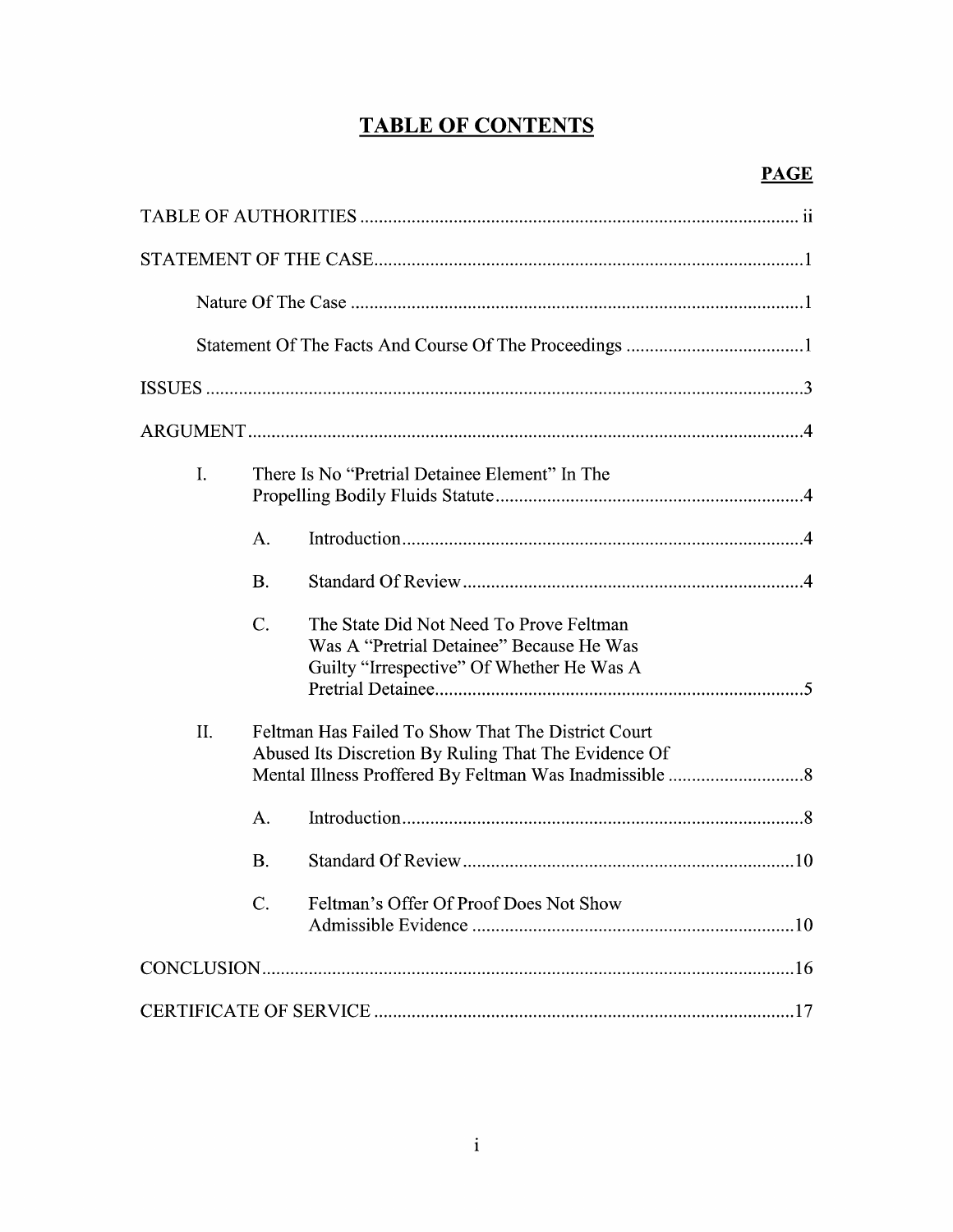# TABLE OF AUTHORITIES

| <b>CASES</b><br><b>PAGE</b>                                                   |
|-------------------------------------------------------------------------------|
|                                                                               |
| D.A.F. v. Lieteau, ___ Idaho ___, ___ P.3d ___, No. 46026,                    |
| Dodge-Farrar v. Am. Cleaning Serv. Co., Inc., 137 Idaho 838, 54 P.3d 954      |
| Edwards v. Idaho Transportation Dep't, __ Idaho __, 448 P.3d 1020 (2019) 5    |
| Kuhn v. Coldwell Banker Landmark, Inc., 150 Idaho 240, 245 P.3d 992 (2010) 10 |
|                                                                               |
|                                                                               |
|                                                                               |
|                                                                               |
|                                                                               |
|                                                                               |
|                                                                               |
|                                                                               |
|                                                                               |
|                                                                               |
|                                                                               |
|                                                                               |
| State v. Sanchez, No. 45627, 2019 WL 2462287 (Idaho June 13, 2019) 10         |
|                                                                               |
|                                                                               |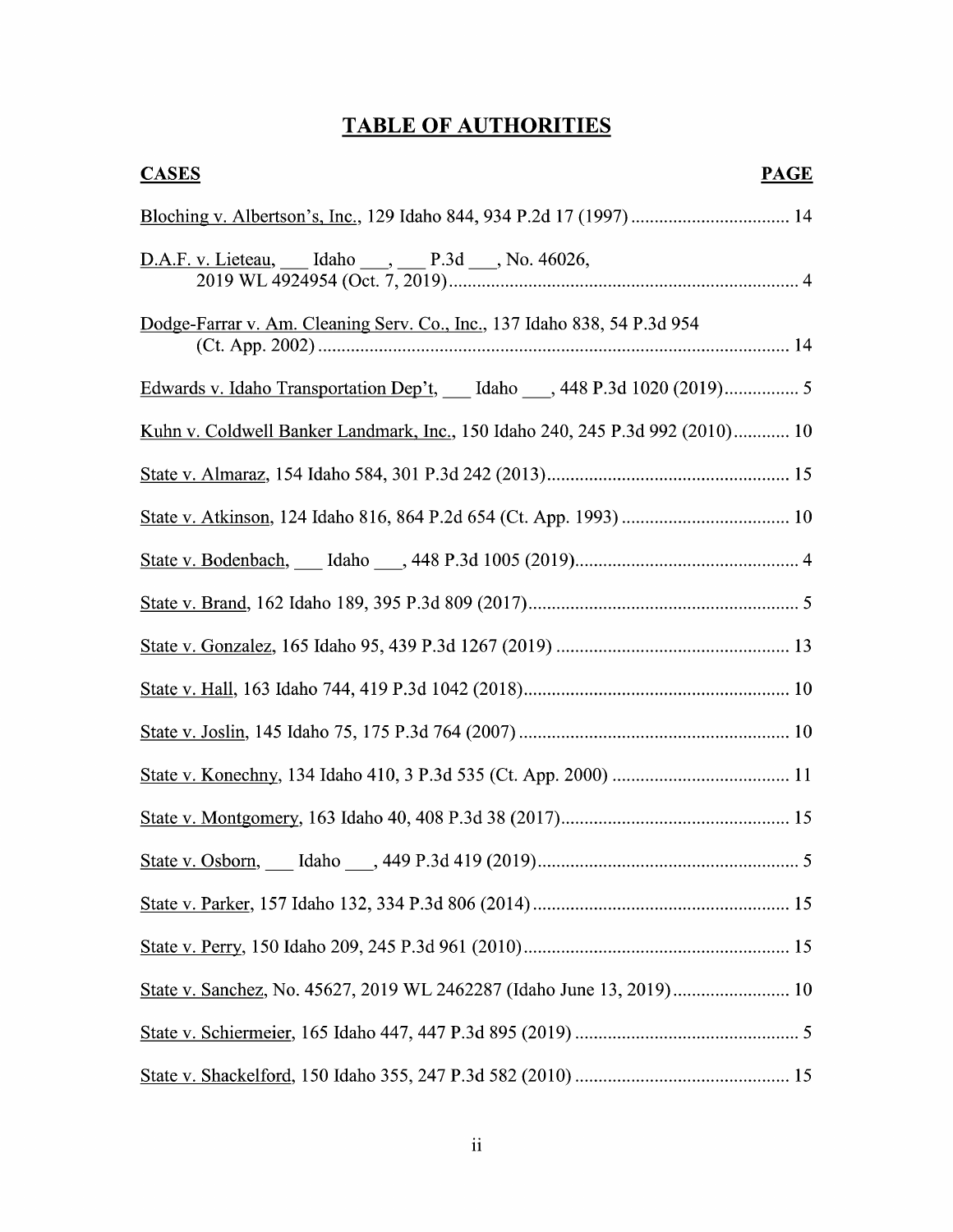# **STATUTES**

# **RULES**

# **OTHER AUTHORITIES**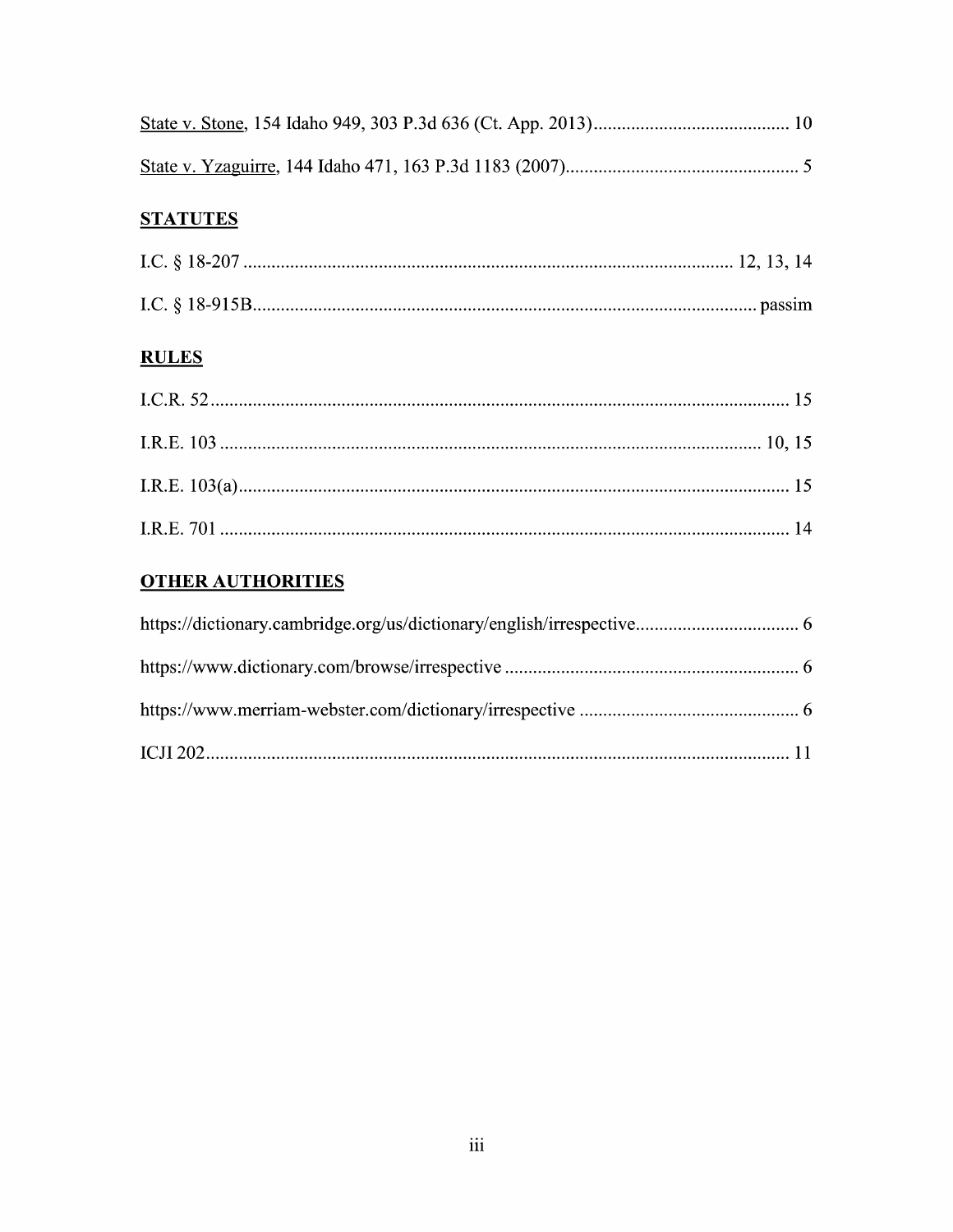#### STATEMENT OF THE CASE

### Nature Of The Case

Kody Dean Feltman appeals from his convictions for felony propelling bodily fluids and misdemeanor second offense DUI.

#### Statement Of The Facts And Course Of The Proceedings

The state charged Feltman with felony propelling bodily fluids and misdemeanor second offense DUI. (R., pp. 55-58, 76-79.) Prior to trial Feltman filed a motion requesting that the "element of the crime that the defendant's status be either that of a sentenced prisoner or a pretrial detainee" be included in the jury instructions regarding the propelling bodily fluids count. (R., pp. 80-85, 87-90; 8/27/18 Tr., p. 5, Ls. 6-9.) Feltman argued that a "pretrial detainee" is "different from an arrestee" and the jury should be required to determine whether he was a pretrial detainee or an arrestee, and that the statute only applies to the former.  $(8/27/18$  Tr., p. 3, L. 15 – p. 4, L. 3; p. 5, L. 20 – p. 7, L. 9.) Specifically, Feltman argued that he was not a pretrial detainee, and therefore within the scope of the propelling bodily fluids statute, until there had been a "probable cause determination."  $(8/27/18$  Tr., p. 7, L. 10 – p. 8, L. 12;  $8/28/18$  Tr., p. 6, L. 2 – p. 8, L. 25.) The district court initially determined that the proposed instruction was "not appropriate." (8/27/18 Tr., p. 10, L.  $22 - p$ . 13, L. 10.) The district court ultimately ruled, based on the language of the statute, that "it is not incumbent upon the State to prove [Feltman] was a sentenced prisoner or a pretrial detainee," but that the state must prove only that "he was a person who was being transported or supervised by a correctional officer."  $(8/28/18$  Tr., p. 13, Ls. 3-25.) The district court gave at trial an elements instruction that did not include any requirement that the jury determine whether Feltman was a pretrial detainee. (R., p. 124.)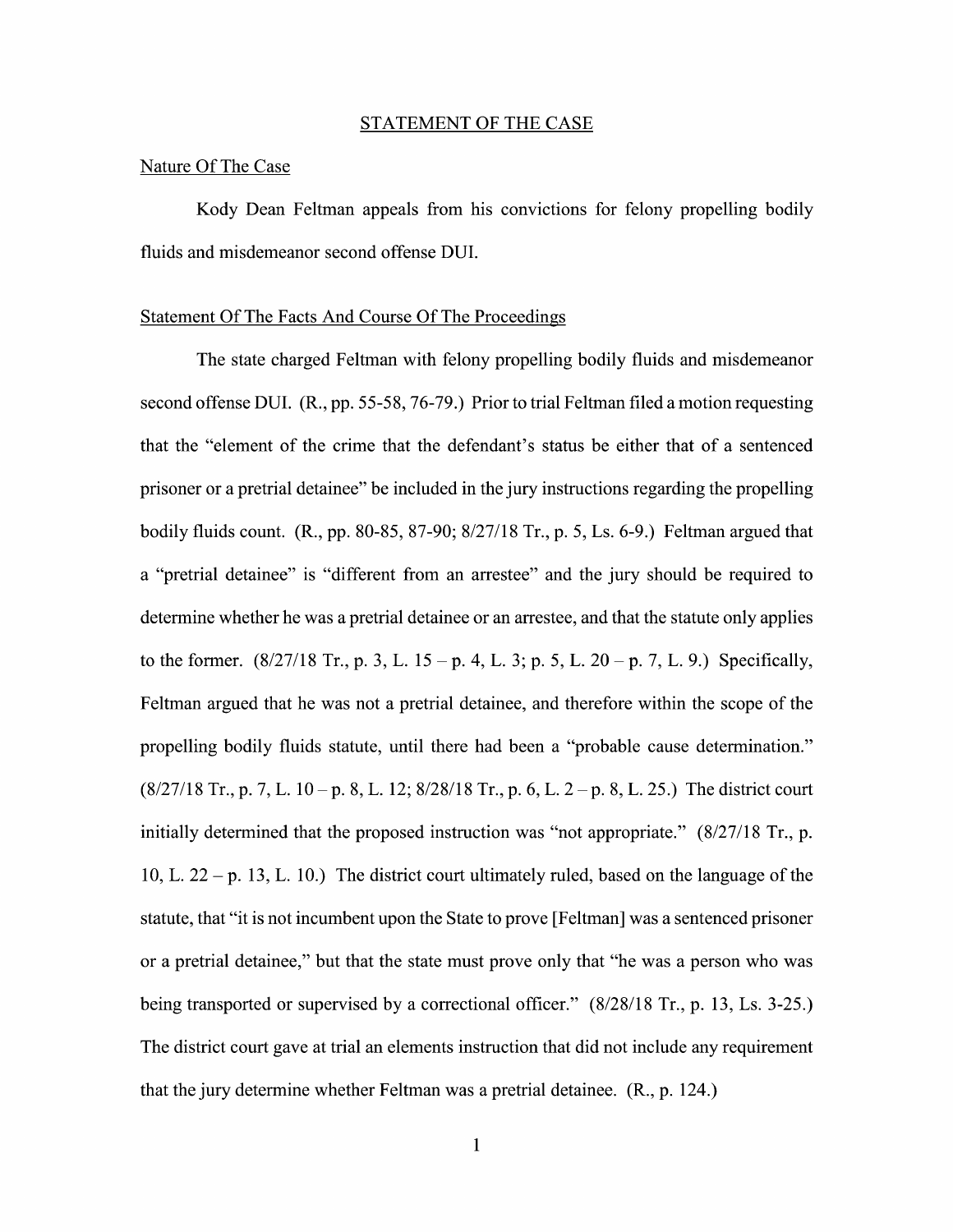At trial the prosecution, based on the defense's opening statements, objected to presentation 0f evidence of Feltman's mental illness. (8/29/18 Tr., p.1 18, Ls. 13-22.) The defense represented that it did not intend to present any experts, but intended, *if Feltman* testified, to ask him whether he had been hospitalized and diagnosed with bipolar disorder, expecting that Feltman would deny having been so diagnosed, in order to show that Feltman's behavior was not the result of being drunk.  $(8/29/18 \text{ Tr.}, p. 118, L. 23 - p. 121,$ L. 13.) The prosecutor initially acknowledged that Feltman could testify that his behavior was the result of mental illness and not intoxication,<sup>1</sup> but objected to Feltman testifying about "his own diagnosis." (8/29/18 Tr., p. 121, L. 16 – p. 122, L. 3.) The prosecutor also<br>objected to the relevance of mental illness to the propelling bodily fluids charge, which would suggest an improper insanity defense. (8/29/18 Tr., p. 122, Ls. 4-13.) The district court ruled that "unless the Defense has an expert Witness," evidence 0f mental illness "including the Defendant offering testimony as t0 what his diagnosis is" was inadmissible.  $(8/29/18$  Tr., p. 123, L. 6 – p. 124, L. 9.)

The evidence at trial showed that Feltman was arrested for DUI and transported to the jail.  $(8/29/18 \text{ Tr.}, p. 129, L. 20 - p. 130, L. 24.)$  At the jail, Feltman spit on a jailer who was trying to remove Feltman from the police car.  $(8/29/18$  Tr., p. 136, L. 15 – p. 141, L. 2; p. 147, Ls. 14-16; p. 183, L. 8 – p. 186, L. 3; State's Exhibit 1 (video file Howe 23 8-2502).)

The jury convicted 0n both counts. (R., p. 133.) The district court entered judgments on the convictions and Feltman filed a timely appeal.  $(R., pp. 197-210.)$ 

 $<sup>1</sup>$  The prosecutor withdrew this argument later and maintained evidence of mental illness</sup> was inadmissible for even this purpose. (8/29/18 Tr., p. 125, Ls. 8-13.)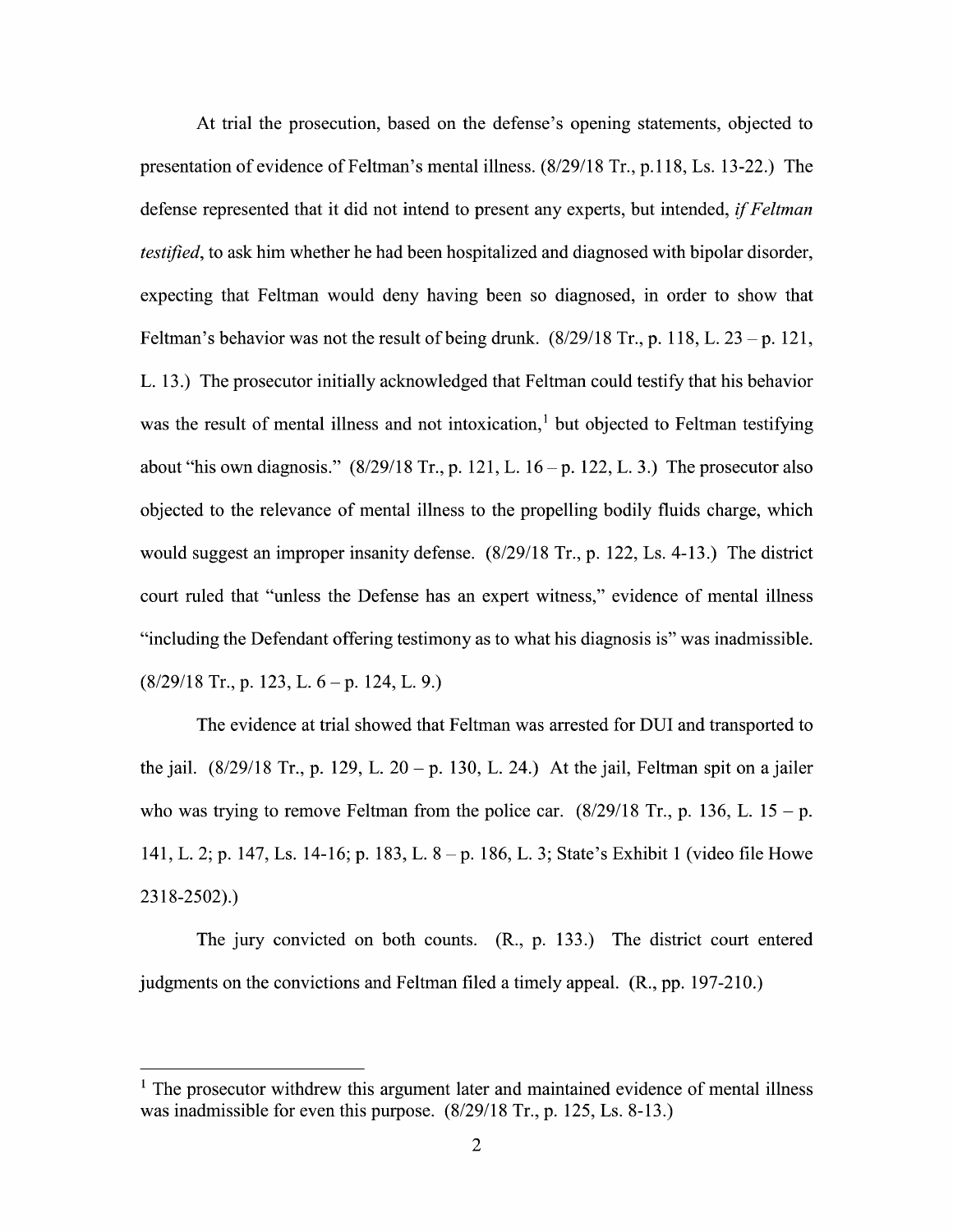### ISSUES

Feltman states the issues on appeal as:

- I. Did the district court err by rejecting Mr. Feltman's proposed jury instructions 0n the pretrial detainee element 0f propelling bodily fluids?
- II. Did the district court commit fundamental error by failing to instruct 0n the pretrial detainee element of propelling bodily fluids?
- III. Did the State present sufficient evidence to prove the pretrial detainee element of propelling bodily fluids?
- IV. Did the district court abuse its discretion by prohibiting Mr. Feltman from testifying about his mental illness at the time of the alleged offenses?

(Appellant's brief, p. 7.)

The state rephrases the issues as:

- 1. Has Feltman failed to show error in the jury instructions 0r that the evidence is insufficient because there is no "pretrial detainee element" in the propelling bodily fluids statute?
- 2. Has Feltman failed to show that the district court abused its discretion by ruling that the evidence of mental illness proffered by Feltman was inadmissible?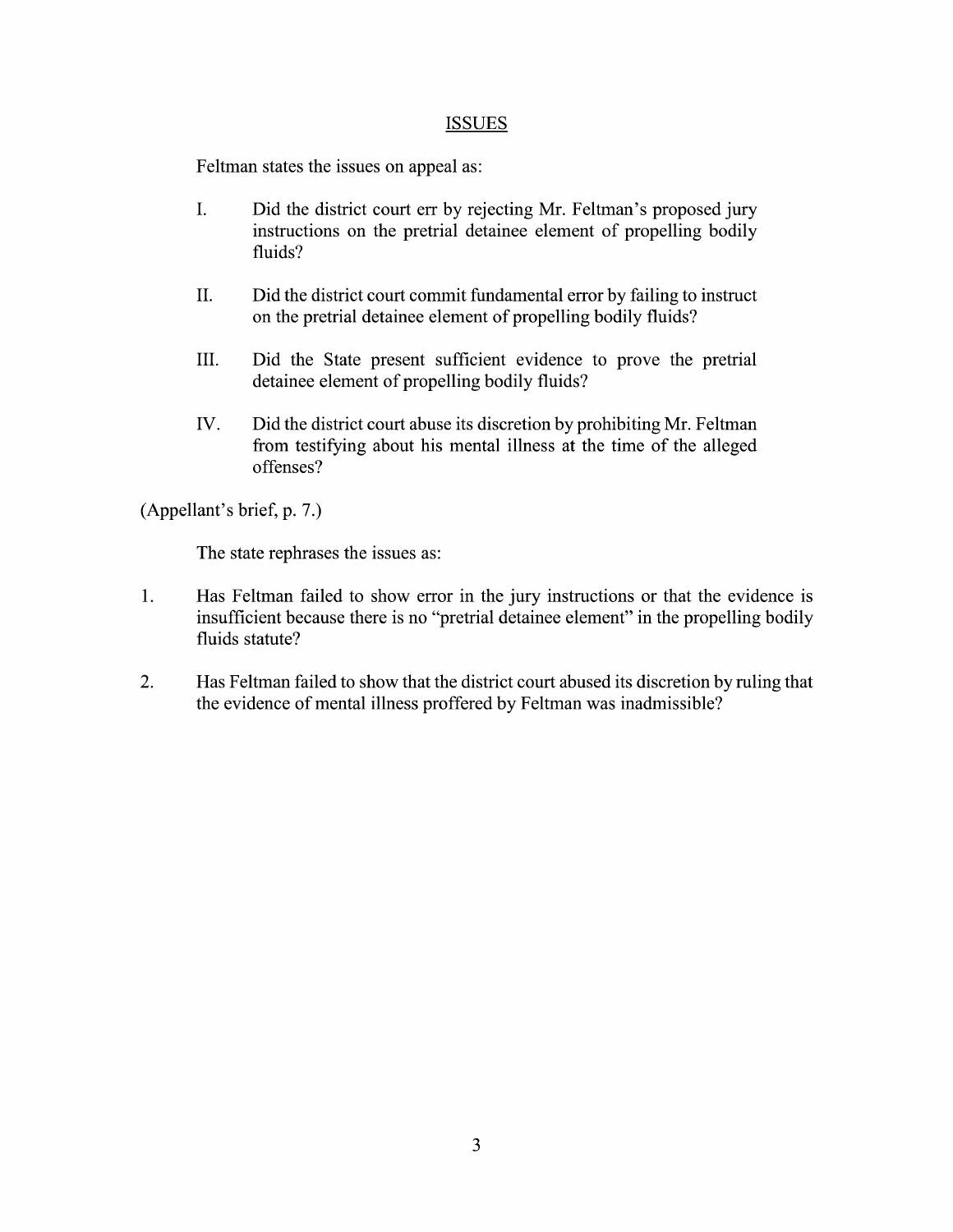#### ARGUMENT

### I. There Is No "Pretrial Detainee Element" In The Propelling Bodily Fluids Statute

#### A. Introduction

The district court ruled that "it is not incumbent upon the State to prove that [Feltman] was a sentenced prisoner or a pretrial detainee." (8/28/18 Tr., p. 13, Ls. 20-22.) Rather, the state's burden was only to prove that Feltman "was a person who was being transported or supervised by a correctional officer." (8/28/18 Tr., p. 13, Ls. 22-24.)

Feltman argues that the district court erred because the propelling bodily fluids statute contains an "essential element that the defendant be 'a sentenced prisoner or pretrial detainee." (Appellant's brief, p. 8.) Thus, he contends, the jury was improperly instructed and the state's evidence fails on this "essential element." (Appellant's brief, pp. 8-22.) However, a complete quote of the phrase at issue is "*irrespective of whether the person is* a sentenced prisoner or a pretrial detainee." I.C.  $\&$  18-915B (emphasis added).) Because Felton is guilty "irrespective of whether" he is a pretrial detainee, his status as pretrial detainee is not an "essential element" 0f the crime.

#### B. Standard Of Review

"The interpretation of a statute is a question of law and is reviewed *de novo*." D.A.F. v. Lieteau, Idaho \_\_\_, \_\_\_ P.3d \_\_\_, No. 46026, 2019 WL 4924954, at \*2 (Oct. 7, 2019). "This Court exercises free review over the propriety of jury instructions." State v. Bodenbach, Idaho , 448 P.3d 1005, 1012 (2019). "When a criminal defendant challenges the sufficiency of the evidence supporting a judgment of conviction entered upon a jury verdict, the relevant inquiry is not whether this Court would find the defendant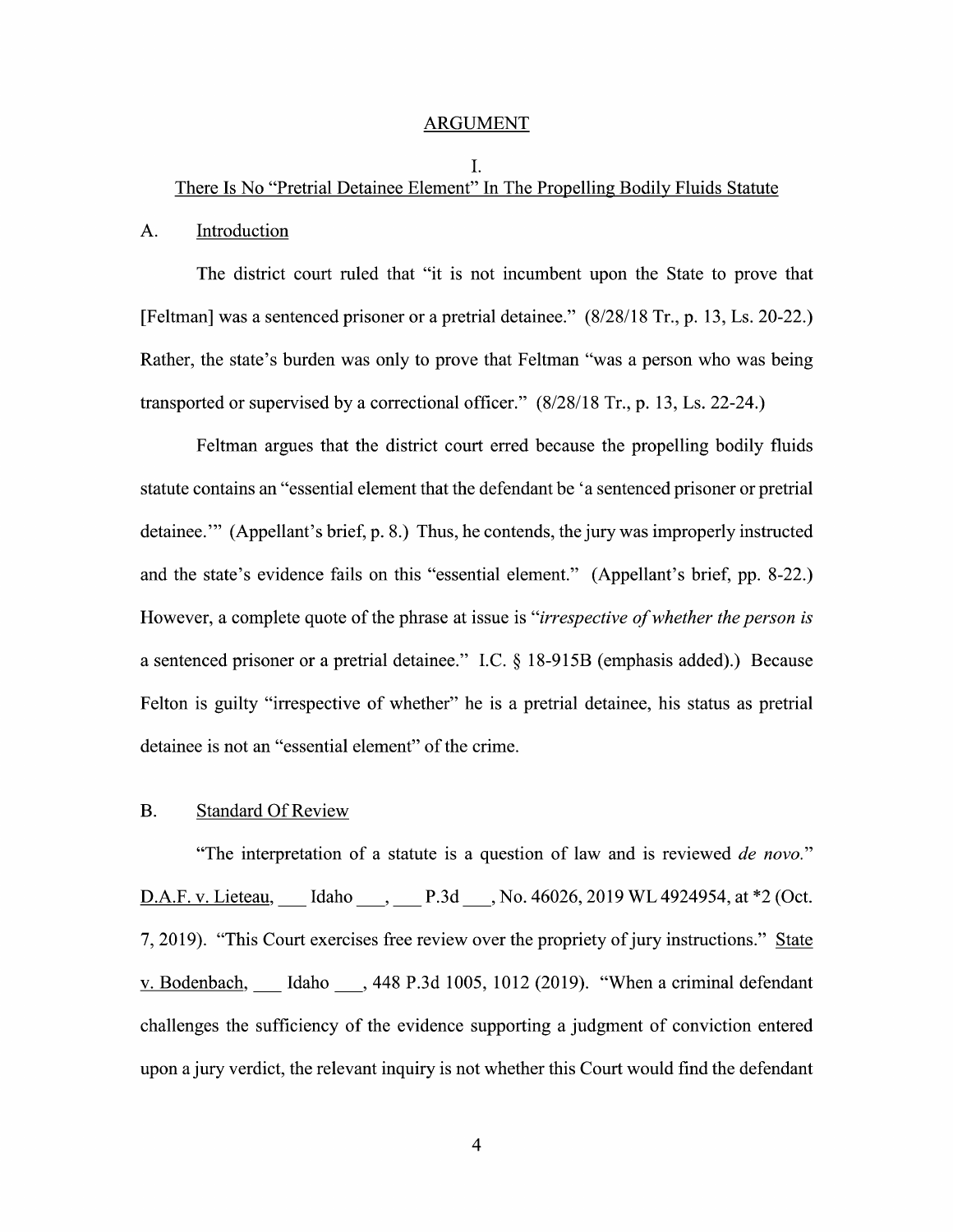guilty beyond a reasonable doubt but whether after viewing the evidence in the light most favorable to the prosecution, *any* rational trier of fact could have found the essential elements of the crime beyond a reasonable doubt." State v. Schiermeier, 165 Idaho 447, 447 P.3d 895, 899 (2019) (internal quotations and brackets omitted, emphasis original).

## C. The State Did Not Need To Prove Feltman Was A "Pretrial Detainee" Because He Was Guilty "Irrespective" Of Whether He Was A Pretrial Detainee

"Statutory interpretation begins with the statute's plain language." State V. Brand, 162 Idaho 189, 191, 395 P.3d 809, 811 (2017). "Statutory interpretation begins With the literal language of the statute and provisions should not be read in isolation, but must be interpreted in the context of the entire document." Edwards v. Idaho Transportation Dep't, Idaho \_, <sup>448</sup> P.3d 1020, <sup>1024</sup> (2019) (internal quotations omitted). "Where the legislature has not provided definition in the statute, terms in the statute are given their common, everyday meanings." State v. Yzaguirre, 144 Idaho 471, 477, 163 P.3d 1183, 1189 (2007). "When the statute's language is unambiguous, the legislature's clearly expressed intent must be given effect, and we do not need to go beyond the statute's plain language to consider other rules of statutory construction." State v. Osborn, Idaho \_, <sup>449</sup> P.3d 419, <sup>421</sup> (2019).

Unlike most criminal statutes, Which apply to all persons Who commit the prohibited act, the propelling bodily fluid statute applies only to a limited class of defendants: those who are "housed" in a jail or correctional facility or are "being" transported or supervised by a correctional or detention officer." I.C.  $\S$  18-915B. The state was thus required to prove only that Feltman was a "person" who was "being transported or supervised by a correctional officer or detention officer," which it did.  $(8/29/18 \text{ Tr.}, \text{p.})$ 

5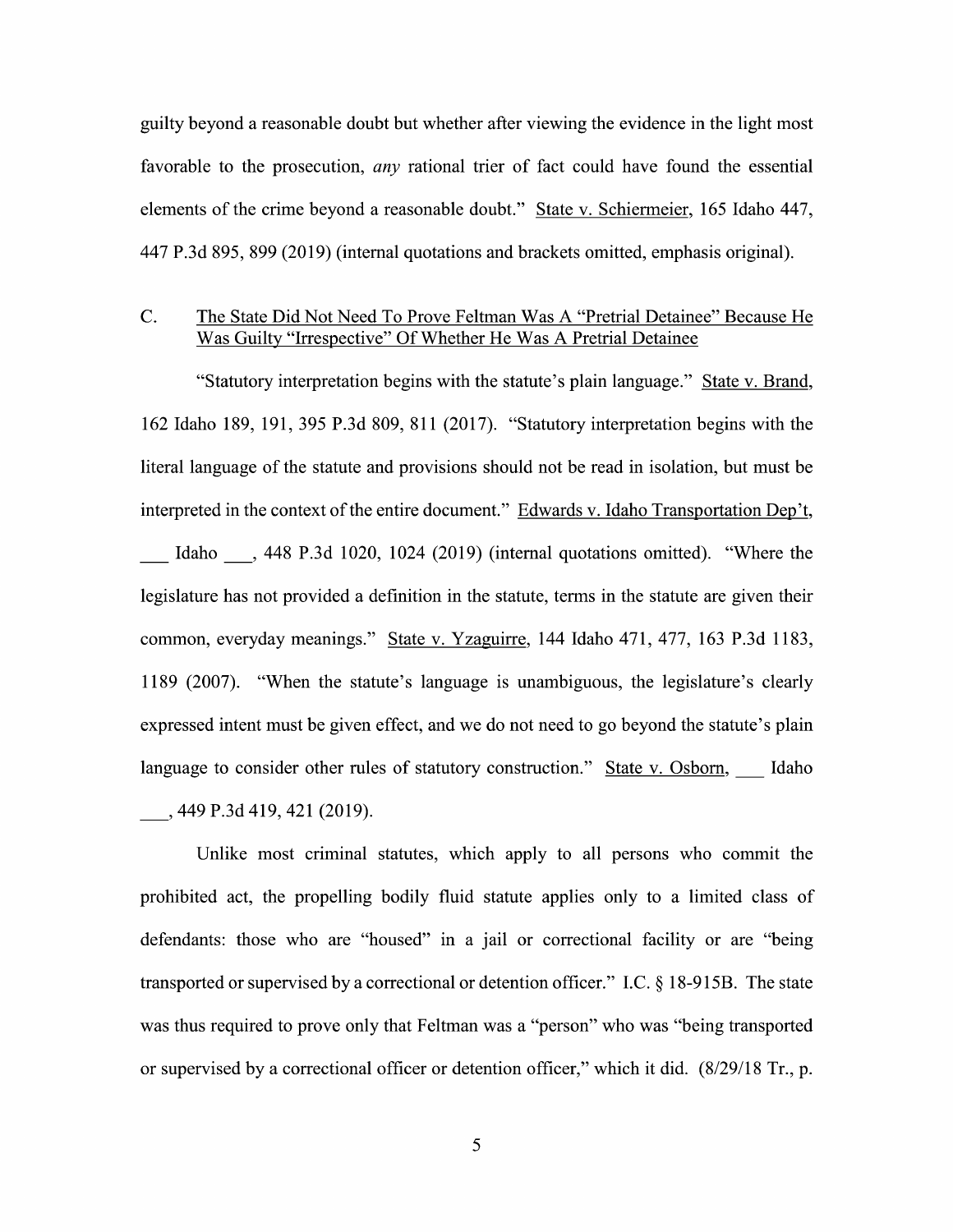136, L.  $15 - p$ . 141, L. 2; p. 147, Ls. 14-16; p. 183, L.  $8 - p$ . 186, L. 3; State's Exhibit 1 (Video file Howe 2318-2502).) Moreover, the jury was properly instructed that it had t0 find that Feltman "was being transported or supervised by a correctional officer or detention officer." (R., p. 124.)

The statute then specifically provides that such a person (one "housed" in a jail or "transported" or "supervised" by a jailer) is within the ambit of the statute "irrespective of whether the person is a sentenced prisoner or a pretrial detainee." I.C.  $\S$  18-915B. Giving the language of the statute its plain meaning,<sup>2</sup> Feltman was within the ambit of the statute without respect to or regardless of whether he was a sentenced prisoner or a pretrial detainee. As correctly stated by the district court, this language "broaden[s] the statute" rather than "narrow[s]" it by making sure that its application is not limited to a particular class of inmate. (8/28/18 Tr., p. 13, Ls. 9—25.) Rather than an "essential element," the language of the statute specifically excludes consideration of Feltman's status as sentenced prisoner or pretrial detainee.

Felton argues that the district court erred under the plain language of the statute. (Appellant's brief, pp. 10-11.) Specifically, he first argues that the statutory language "irrespective of whether" is, by a couple of convolutions, synonymous with "whether or not"; that such phrases generally modify "the sentence's main verb"; and therefore the phrase in question means that "[n]either category [sentenced prisoner or pretrial detainee]

 $2$  The Merriam-Webster definition of "irrespective" is "functioning without or having no regard for persons, conditions, circumstances, or consequences." https://www.merriamwebster.com/dictionarv/irrespective. The Dictionary.com definition is: "without regard to something else, especially something specified; ignoring or discounting (usually followed by *of*)." https://www.dictionary.com/browse/irrespective. The Cambridge Dictionary definition is: "without considering; not needing to allow for." considering; https://dictionarv.cambridge.0rg/us/dictionarv/english/irrespective.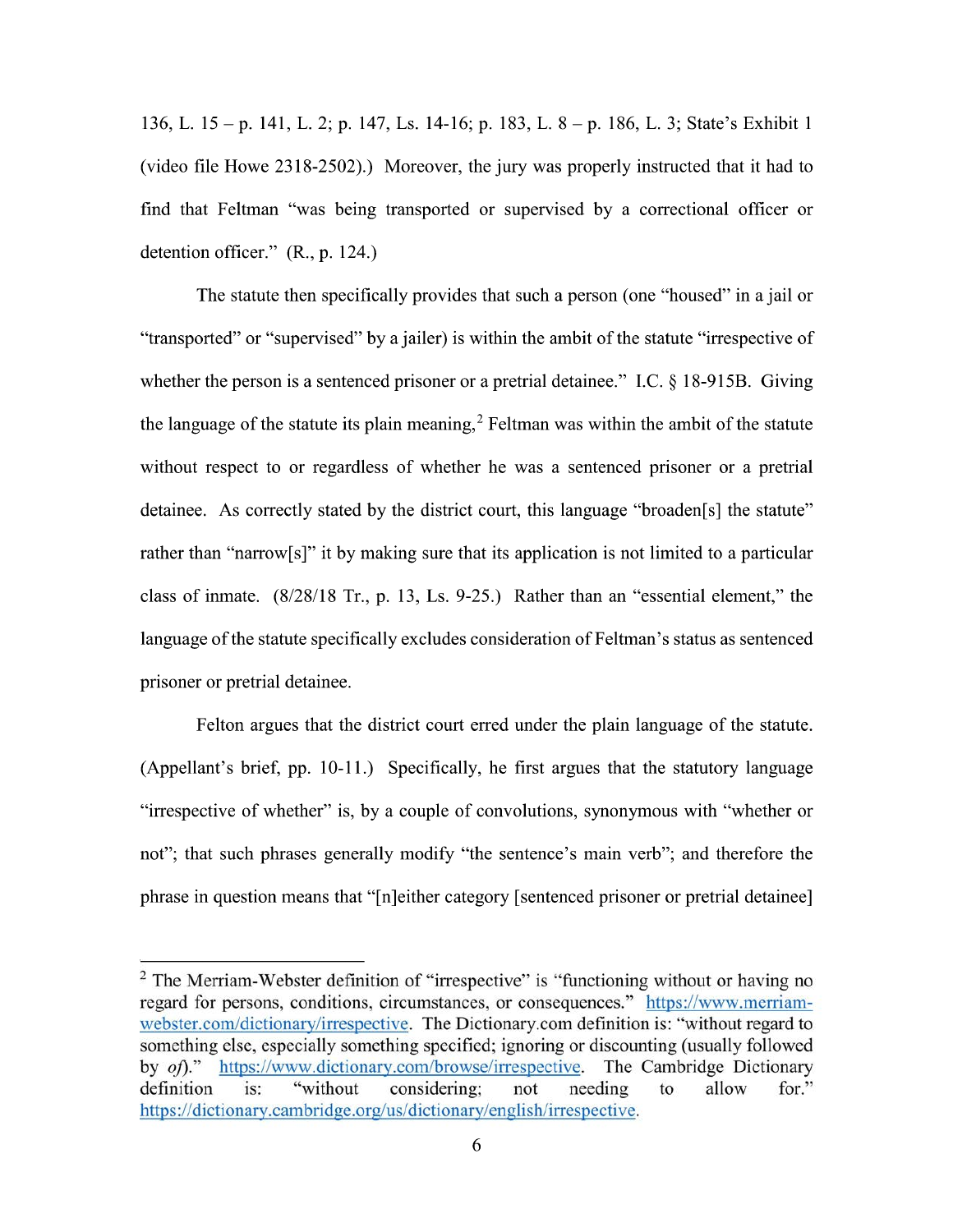changes the person's liability." (Appellant's brief, pp. 10-11.) Setting aside whether substituting the language used by the legislature for allegedly synonymous language is a proper analysis of the plain language of the statute, it is hard to argue with the conclusion that the legislature intended that "neither category"—sentenced prisoner or pretrial detainee—"changes the person's liability." (Appellant's brief, pp. 10-11.) Indeed, that Feltman's status as sentenced prisoner or pretrial detainee did not change his liability is the state's argument and the district court's analysis.

 Felton's argument seems to be lacking a logical step, namely how a conclusion that "[n]either category changes the person's liability" leads to the conclusion that one of the categories is an "essential element" of the crime. If the legislature meant that the person must be either a sentenced prisoner or a pretrial detainee, and excluded other classes of persons in custody of prison officers or jailers, it would have simply said so. The language "irrespective of whether" is language that excludes consideration of whether the person is a sentenced prisoner or pretrial detainee, not language that demands such consideration.

Felton next argues that "the entire 'irrespective' phrase modifies the initial reference to '[a]ny person who is housed … or who is being transported or supervised.'" (Appellant's brief, p. 11 (quoting I.C. § 18-915B).) Again, the state generally agrees. The determination of whether Felton was a person housed in a jail or being transported or supervised as a jailer is to be made "irrespective of whether the person is a sentenced prisoner or a pretrial detainee." I.C. § 18-915B. Felton simply disingenuously omits the "irrespective of whether" language from the analysis portion of his argument and asserts that the "person" within the ambit of the statute must be "a sentenced prisoner or pretrial detainee." (Appellant's brief, p. 11.) This simply ignores the statutory language.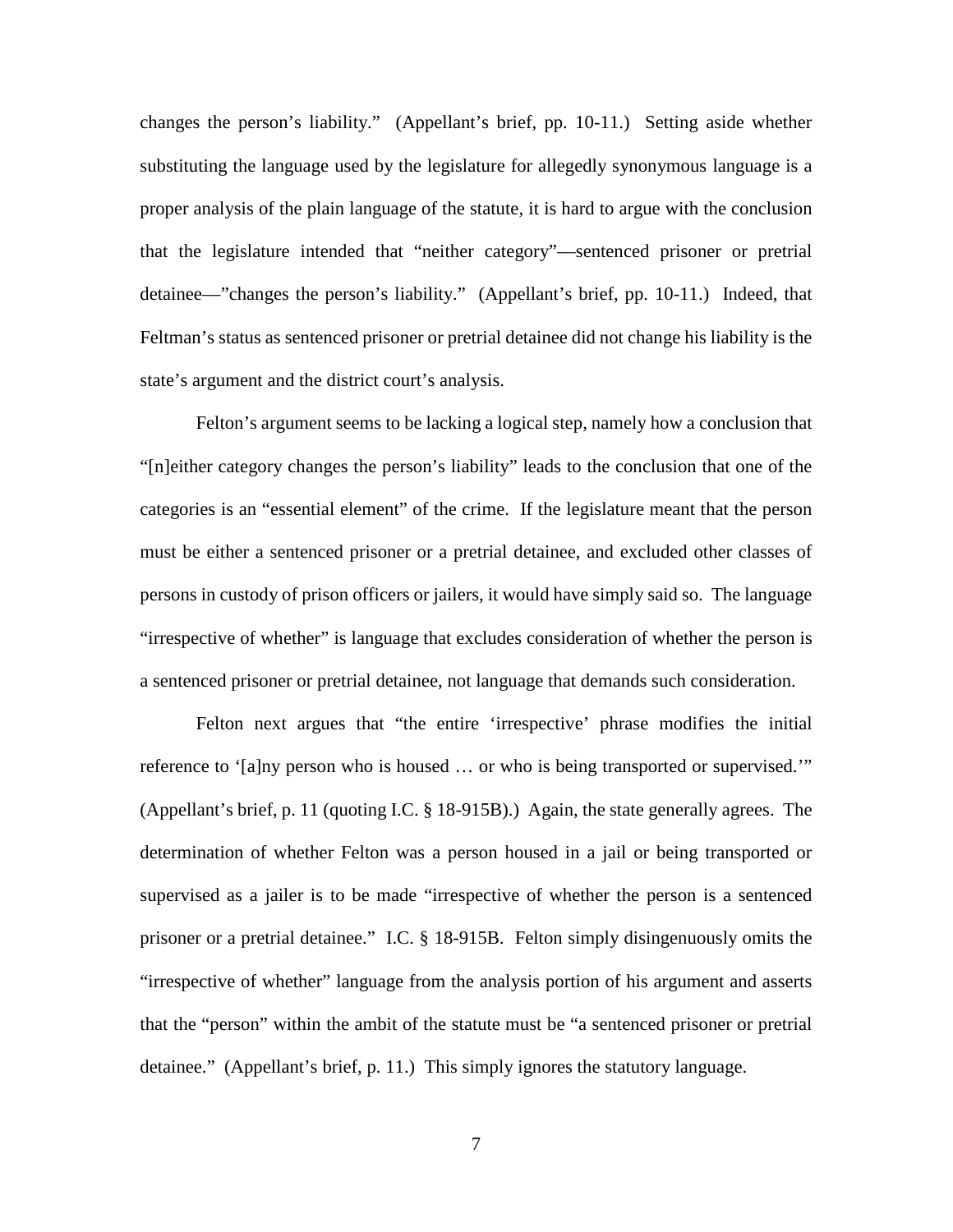The statute limits the scope of "[a]ny person" by stating that it must be a person "who is housed" or "who is being transported or supervised." I.C. § 18-915B. It does not then limit the scope to a person "who is" "a sentenced prisoner or a pretrial detainee." I.C.  $\S$  18-915B. Rather, a person "who is" housed or supervised is in the ambit of the statute "irrespective of whether the person is a sentenced prisoner or a pretrial detainee." I.C.  $\S$  18-915B. Stated simply, a person's status as a sentenced prisoner or pretrial detainee is excluded from consideration, and thus "[n]either category changes the person's liability." (Appellant's brief, p. 11.)

Feltman argues the phrase "irrespective 0f Whether" means that the jury must consider whether Felton is "a sentenced prisoner or a pretrial detainee." The express and plain language is the opposite: Feltman falls Within the class 0f person in the ambit 0f the statute by virtue of being "transported or supervised by a correctional officer or detention officer, *irrespective of whether* [he] is a sentenced prisoner or a pretrial detainee." I.C. 18-915B. The district court did not err in its jury instructions, and the evidence supports the verdict, because Whether Felton was pretrial detainee is expressly excluded from consideration of whether Felton was within the ambit of the statute.

## II. Feltman Has Failed To Show That The District Court Abused Its Discretion By Ruling That The Evidence Of Mental Illness Proffered BV Feltman Was Inadmissible

### A. Introduction

During opening statement, defense counsel asserted that Feltman "had a mental breakdown" during which he "thought that he was Jesus Christ" and "believed he was being possessed or attacked by devils at the time of this incident," and that the jury would hear Feltman's statements substantiating this when they watched the video of the incident.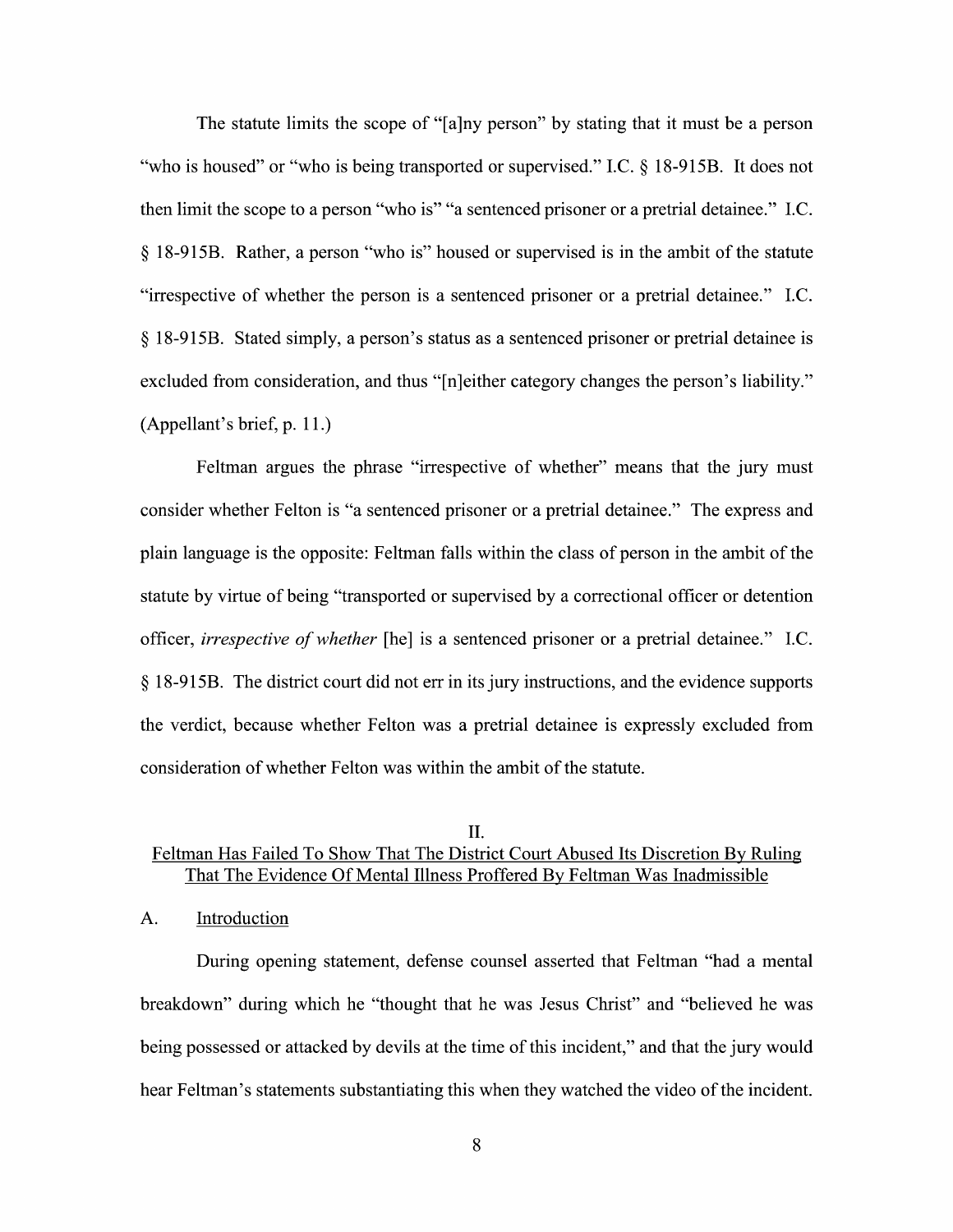(8/29/18 Tr., p. 104, L. 20 – p. 105, L. 3; p. 106, Ls. 6-15.) The prosecution later objected to the defense presenting evidence that Feltman suffered from a mental illness as indicated by the opening statement. (8/29/18 Tr., p.118, Ls. 13-22.) The defense argued that such evidence would provide "an alternate explanation" for why Feltman was combative and "saying crazy things," to rebut the implication that it was because he was drunk. (8/29/18 Tr., p. 119, Ls. 5-9; p. 120, Ls. 8-15.) Defense counsel pointed out that the evidence of Feltman's mental illness was "going to come out anyway" through his bizarre statements and behavior in the video of the encounter. (8/29/18 Tr., p. 119, Ls. 10-11.) "And if Mr. Feltman testifies, you're going to get a whole lot of it. Not deliberately, but it is going to have to—"  $(8/29/18$  Tr., p. 119, Ls. 11-13 (ending of sentence original).) Defense counsel then acknowledged that the defense was not proposing presenting experts who would "testify that the Defendant is mentally ill" and directly stated that although Feltman has a diagnosis of bipolar disorder, if he testified he "would probably deny it." (8/29/18 Tr., p. 119, Ls. 14-23.) Defense counsel then stated that, "*if Mr. Feltman testifies*, I was thinking about asking him about [how] he went to State Hospital for a few months where he was diagnosed with this disorder." (8/29/18 Tr., p. 120, Ls. 22-25 (emphasis added).) The district court ruled that "unless the Defense has an expert witness" to testify about mental illness, evidence of mental illness "including the Defendant offering testimony as to what his diagnosis is" was inadmissible. (8/29/18 Tr., p. 123, L. 6 – p. 124, L. 9.)

On appeal Feltman argues that the district court abused its discretion and his own testimony regarding his diagnosis was admissible. (Appellant's brief, pp. 23-28.) This argument fails because it is inadequately preserved and, if the merits are considered, the district court properly held that the evidence was inadmissible.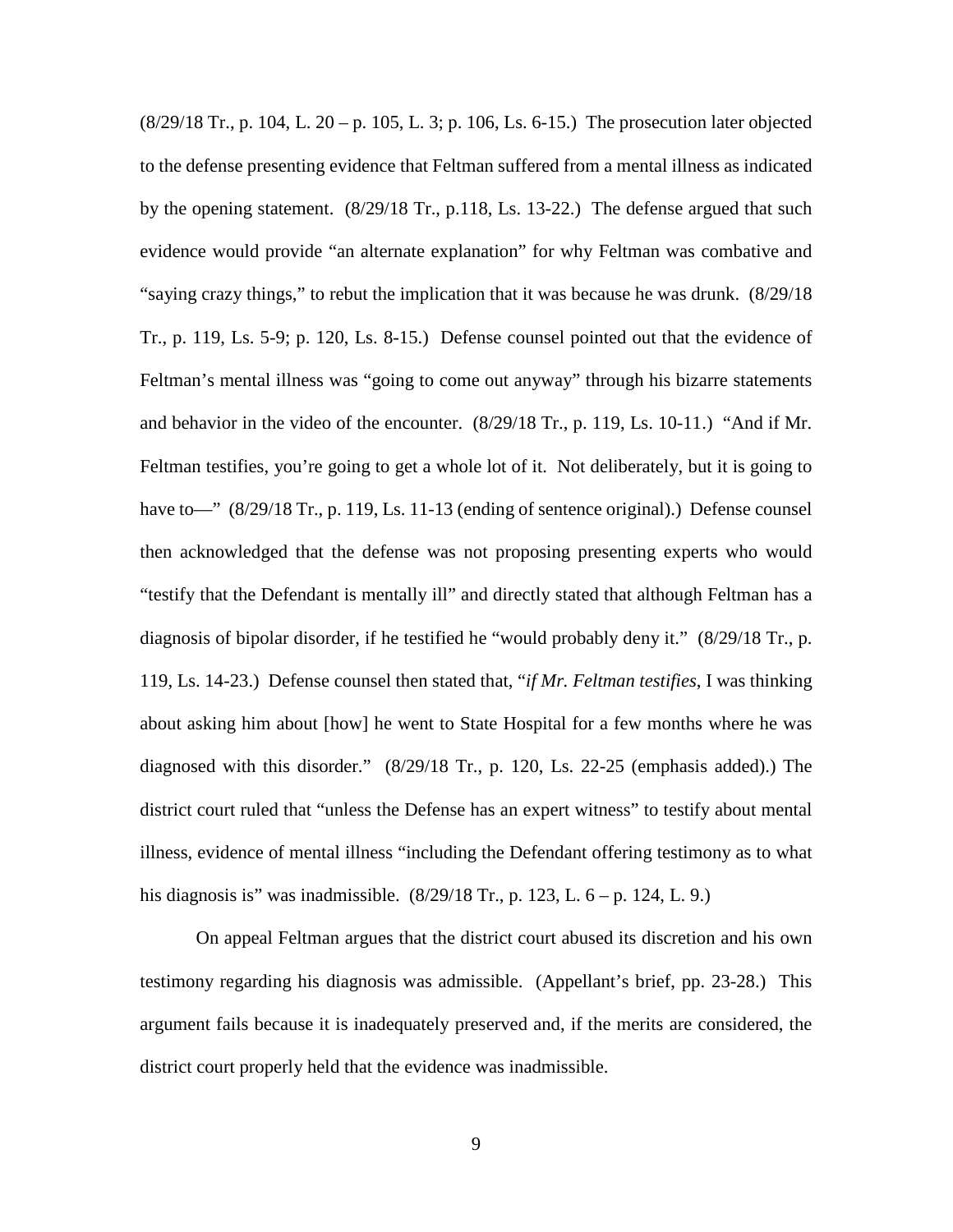#### B. Standard Of Review

"'The question of Whether evidence is relevant is reviewed de novo, while the decision to admit relevant evidence is reviewed for an abuse of discretion." State v. Sanchez, 165 Idaho 563, , 448 P.3d 991, 1000 (2019) (quoting State v. Hall, 163 Idaho 744, 781, 419 P.3d 1042, 1079 (2018)). See also State v. Atkinson, 124 Idaho 816, 819, 864 P.2d 654, 657 (Ct. App. 1993) (citations omitted).

### C. Feltman's Offer Of Proof Does Not Show Admissible Evidence

"A party may claim error in a ruling to admit or exclude evidence only if the error affects a substantial right of the party and  $\ldots$ , if the ruling excludes evidence, a party informs the court 0f its substance by an offer 0f proof, unless the substance was apparent from the context." I.R.E. 103(a). See State v. Stone, 154 Idaho 949, 959, 303 P.3d 636, 646 (Ct. App. 2013) ("The Idaho Rules of Evidence require that when appealing an exclusion 0f evidence, the 'substance 0f the evidence was made known to the court by offer or was apparent from the context...."' (quoting I.R.E.  $103(a)(2)$ .) "The purpose of an offer of proof is to make a record either for appeal or to enable the court to rule on the admissibility of proffered evidence." State v. Joslin, 145 Idaho 75, 82, 175 P.3d 764, 771 (2007). An insufficient offer of proof fails to preserve the issue for appeal. Kuhn v. Coldwell Banker Landmark, Inc., <sup>150</sup> Idaho 240, 251, <sup>245</sup> P.3d 992, <sup>1003</sup> (2010).

Defense counsel represented that the defense did not intend to call experts on Feltman's mental state. Rather, counsel stated that "if Mr. Feltman testifies" counsel would "ask[] him about [how] he went to State Hospital for a few months" and his diagnosis with bipolar disorder, which Feltman would "probably deny."  $(8/29/18$  Tr., p. 119, Ls. 5-13; p. 119, Ls. 21-23; p. 120, Ls. 8-15; p. 120, L. 22 – p. 121, L. 13.) This offer of proof does

10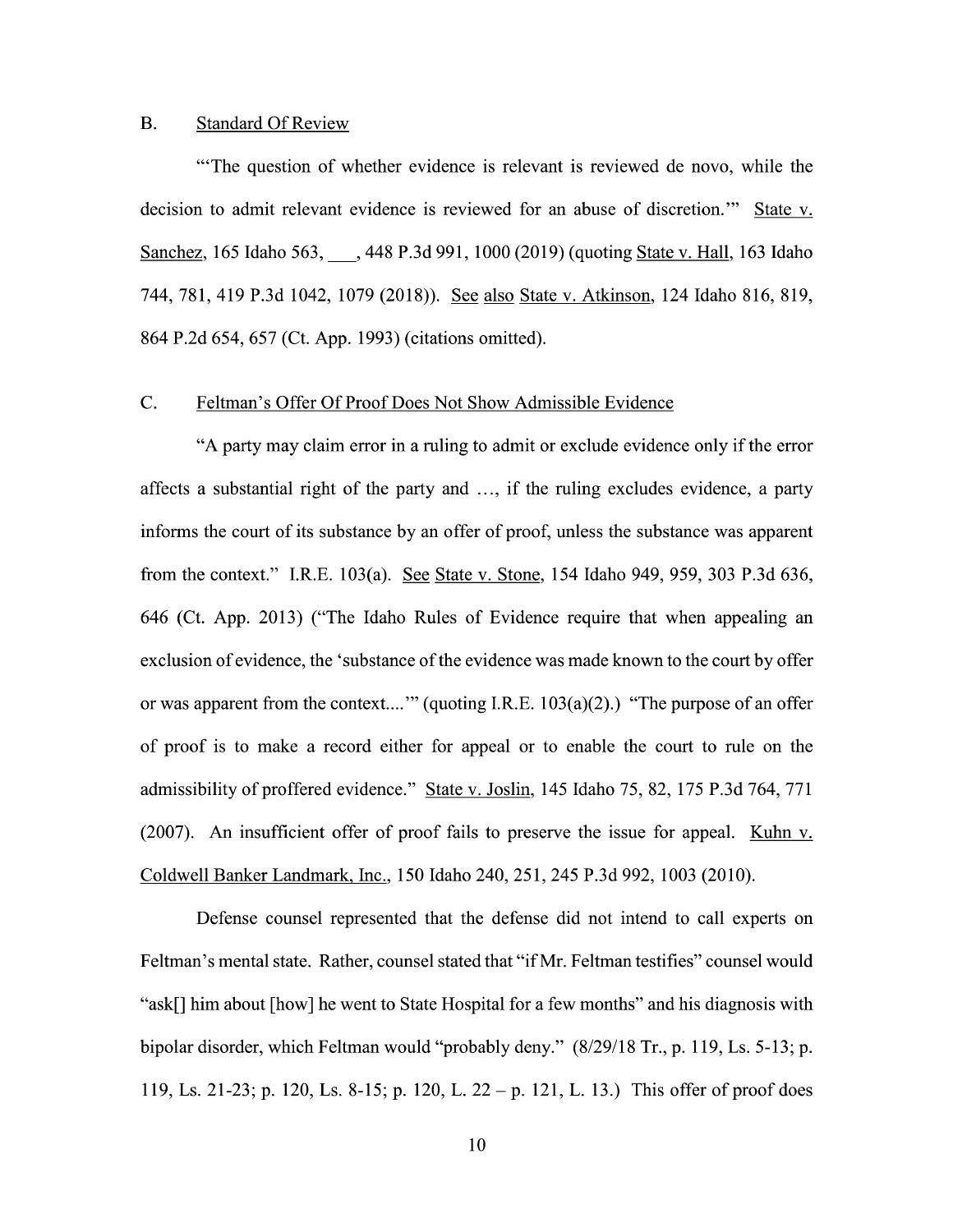not show what evidence would have been presented, and therefore is inadequate to show it was error to exclude the unknown evidence.

First, the presentation of any evidence was contingent upon Felton choosing to take the stand. (8/29/18 Tr., p. 120, Ls. 22-25.) Felton chose not to take the stand, and did not claim that choice was in any way motivated by the district court's ruling. (8/29/18 Tr., p. 193, L.  $4 - p$ . 195, L. 22; p. 199, Ls. 8-12.) Had the offer of proof been that Feltman intended to testify, then he could have met his burden of presenting a record that the evidence in question would have been presented. However, 0n this record he cannot meet his burden 0f showing that the evidence contained in his offer was in fact not presented because of the court's *in limine* ruling. Because the entire offer of proof was contingent 0n Feltman choosing t0 testify, and Feltman chose not to testify, Feltman's offer of proof was insufficient to create a record adequate for appellate review.

Second, the offer of proof does not actually state what Feltman would ultimately have testified to even if he had taken the stand. Counsel represented what questions he wished to ask, but acknowledged that Felton might simply deny being mentally ill. (8/29/18 Tr., p. 119, Ls. 21-23; p. 120, Ls. 22-25.) The questions 0f counsel are not evidence. See, e.g., ICJI 202. The district court specifically stated it was "unclear on where the Defense is going with the issue of mental illness." (8/29/18 Tr., p. 123, Ls. 15-17.) "Given the vague and very limited offer of proof presented by defense counsel, we cannot say that the proffered testimony was clearly admissible." State v. Konechny, 134 Idaho 410, 420, P.3d 535, <sup>545</sup> (Ct. App. 2000). Feltman's trial counsel represented What questions he wished to ask, but specifically stated he did not know what testimony those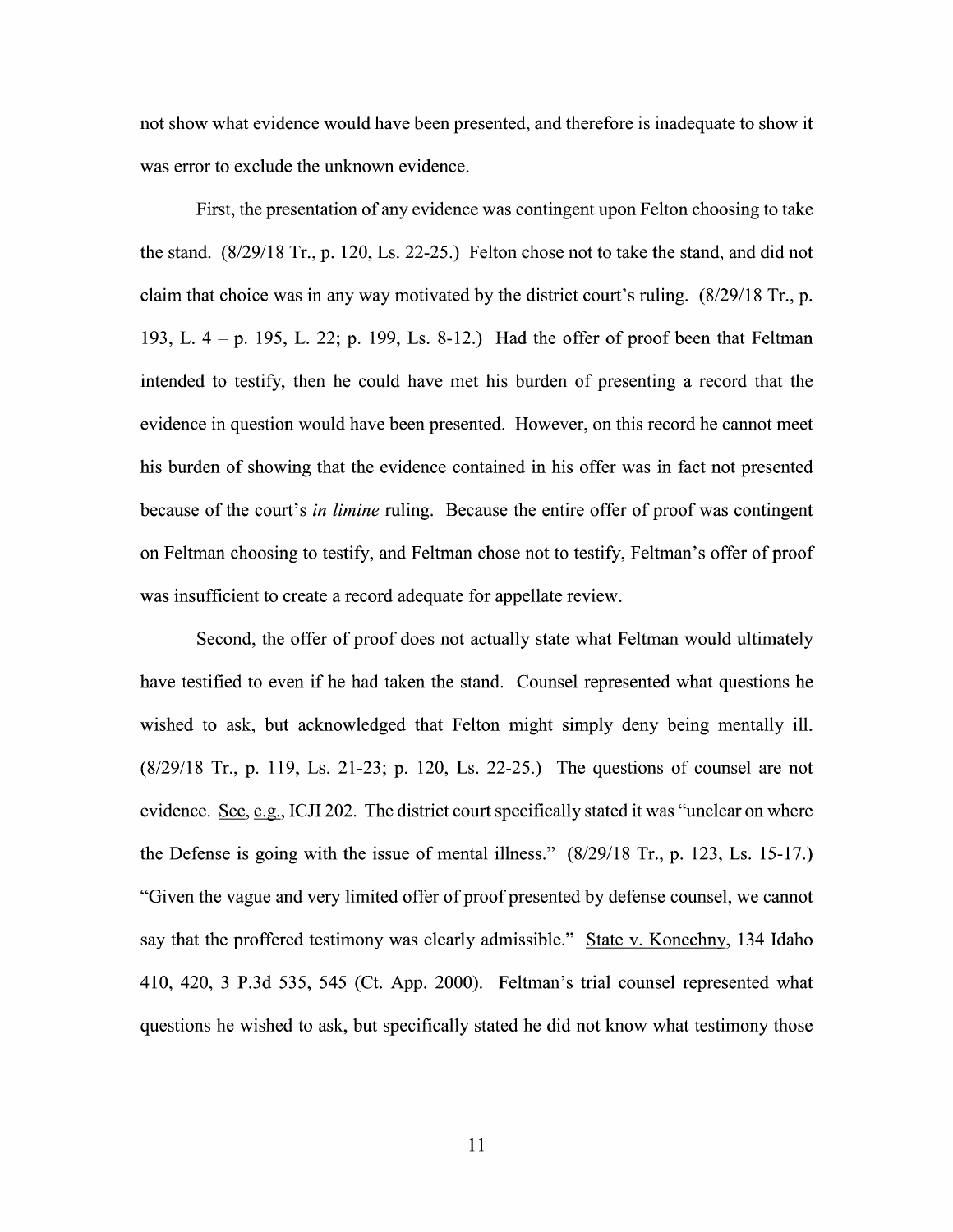questions would elicit. As such, Feltman's offer of proof did not establish what evidence was at issue, and therefore failed to preserve this issue.

Even if it were proper to assume that Feltman would have taken the stand but for the trial court's ruling, and assumed that if asked he would have claimed to be bipolar, Feltman has failed to show error. The district court concluded that I.C. § 18-207 prohibited the admission of "evidence of mental illness." (8/29/18 Tr., p. 124, Ls. 7-9.) That would include "the Defendant offering testimony as to what his diagnosis is." (8/29/18 Tr., p. 123, Ls. 19-21.) The court reasoned that the statute contemplated that when mental illness evidence is presented in a criminal proceeding, it would be presented through experts, with certain procedural steps that must be followed as a condition of admission of the expert's testimony.  $(8/29/18$  Tr., p. 123, L.  $6-p$ . 124, L. 9.) The law supports the district court's ruling.

The statute cited by the district court provides that "[m]ental condition shall not be a defense to any charge of criminal conduct." I.C. § 18-207(1). However, nothing in the statute barring mental condition as a defense "is intended to prevent the admission of expert evidence on the issue of any state of mind which is an element of the offense, subject to the rules of evidence." I.C. § 18-207(3). The presentation of such expert testimony is subject to specific procedural prerequisites to admissibility, such as notice, submission of a written synopsis of expected testimony, a waiver of privileges, and submission to an examination. I.C.  $\S$  18-207(4). The statute by its plain language establishes that mental condition evidence is presented by expert testimony after compliance with certain procedures. The district court correctly held that the proposed mental condition evidence, whatever it might be, did not comply with the statute and was inadmissible.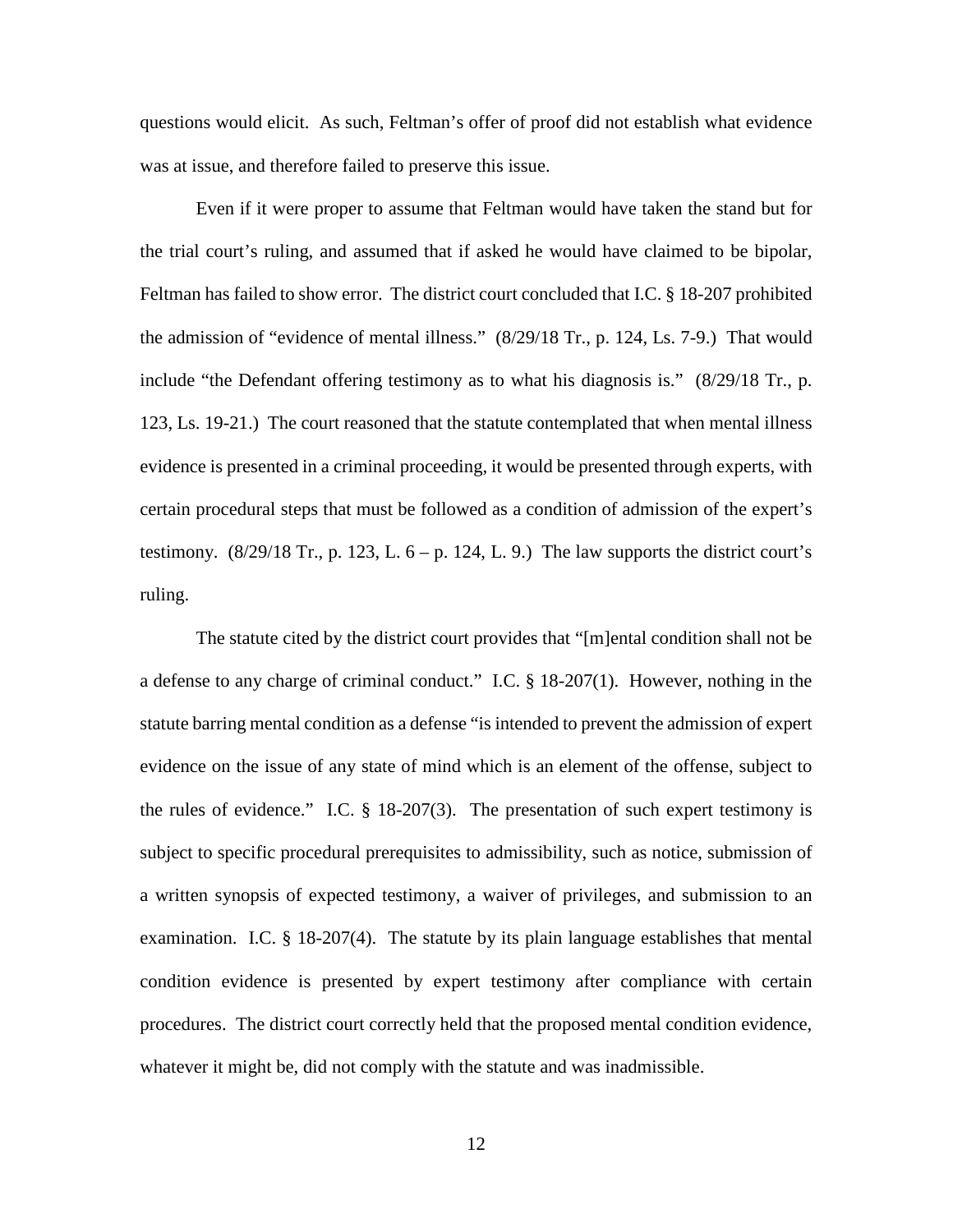On appeal Feltman, for the first time, argues that "Idaho Code  $\S$  18-207 simply did not apply, unless Mr. Feltman intended to call an expert to testify about his mental health." (Appellant's brief, p. 26.) First, this issue was not preserved. "[B]0th the issue and the party's position on the issue must be raised before the trial court for it to be properly preserved for appeal." State V. Gonzalez, 165 Idaho 95, 439 P.3d 1267, 1271 (2019). At no point before the trial court did Feltman take the position that I.C.  $\S$  18-207 was not the applicable legal standard, nor did he suggest a different legal standard. (8/29/18 Tr., p. 119, Ls. 5-23; p. 120, L. 8 – p. 121, L. 13; p. 124, Ls. 10-23.) On appeal he faults the district court for not "examin[ing] Whether Mr. Feltman's testimony was permissible lay witness testimony on a medical condition" (Appellant's brief, p. 27), but the reason the district court did not examine that issue is that Feltman never requested it to do so. Feltman cannot claim the district court erred by applying the standard argued by the parties and not applying a legal standard that he did not raise.

Even if preserved, Feltman's argument fails. I.C.  $\S$  18-207 states that "[m]ental condition is not a defense" I.C.  $\S$  18-207(1), but this does not "prevent the admission of expert evidence" I.C.  $\S$  18-207(3), so long as certain procedural prerequisites are met, I.C. 18-207(4). Because mental state evidence from experts is exempted from the exclusionary reach 0f the statute, it is admissible. No such exemption applies for mental state evidence from lay witnesses. The district court properly concluded the statute allows expert testimony (under certain conditions) but does allow lay testimony of mental condition.

Furthermore, Feltman's proposed reading 0f the statute completely subverts its meaning and intent. The statute allows defense expert opinion only after notice and an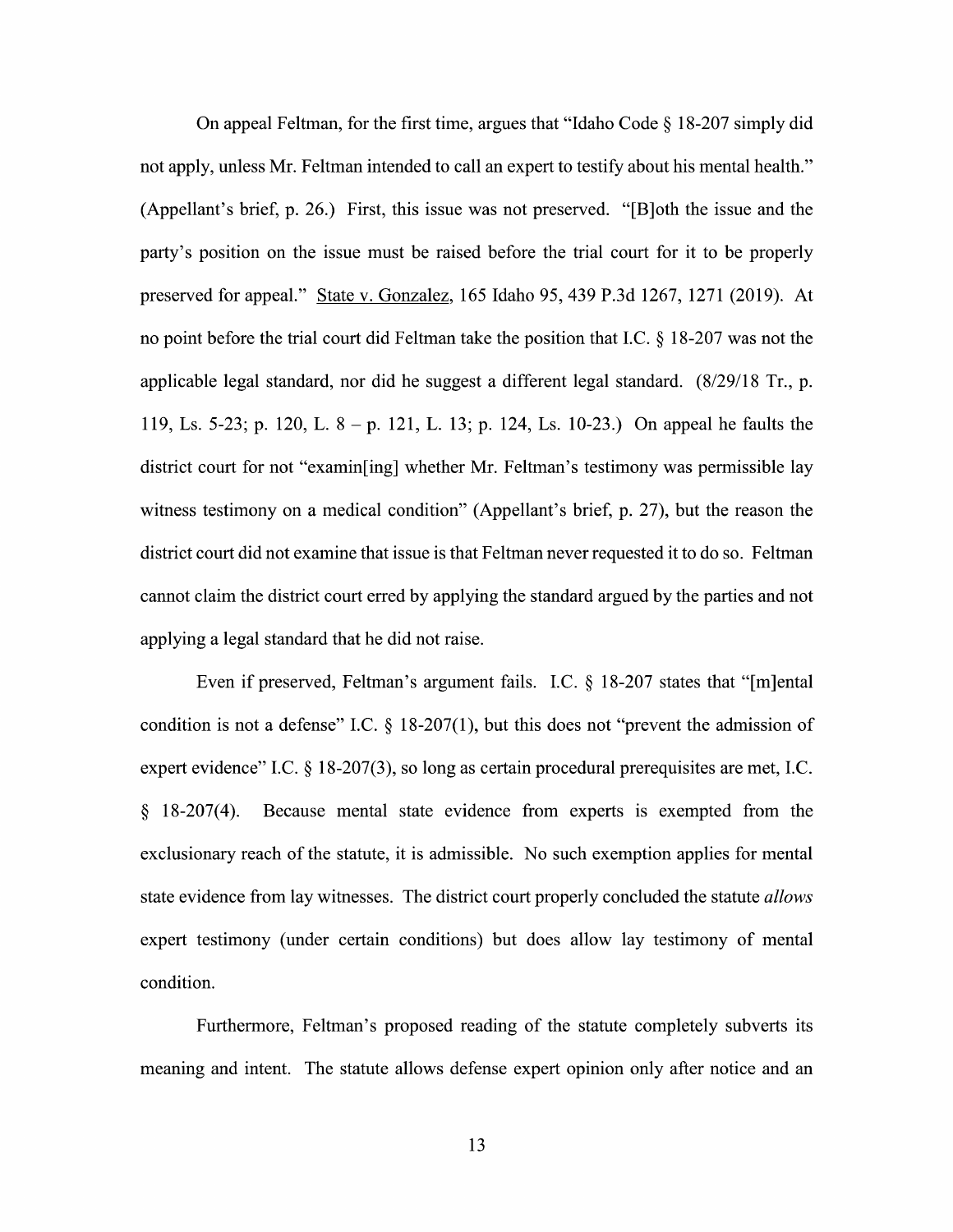allowance for the state to conduct its own evaluation and to secure its own expert testimony. That Whole construct would be subverted if the defense could merely have an evaluation done, have the evaluator tell the defendant the results of the evaluation, and then put the defendant 0n the stand to testify about those results while avoiding any meaningful opportunity by the state t0 get second opinion. The district court did not err by applying I.C.  $\S$  18-207 to the issue of admissibility and concluding Feltman's proffered mental condition evidence was inadmissible.

Even if this Court were to apply the legal standards Feltman advocates for, for the first time on appeal, Feltman has shown no error. A lay witness may offer opinion testimony that is "not based 0n scientific, technical, or other specialized knowledge." I.R.E. 701. Under this rule, "a lay person is not qualified to give an opinion about a medical diagnosis." Bloching V. Albertson's, Inc., 129 Idaho 844, 846, 934 P.2d 17, <sup>19</sup> (1997). An opinion that Feltman suffers from bi-polar disorder is one that requires scientific, technical, 0r other specialized knowledge. The district court did not abuse its discretion by excluding mental health evidence including Feltman's diagnosis.

Feltman argues "a lay witness can testify on 'the cause of a medical condition' or 'alleged injuries' if they 'are of a common nature and arise from a readily identifiable cause."" (Appellant's brief, p. 26 (quoting Dodge-Farrar v. Am. Cleaning Serv. Co., Inc., 137 Idaho 838, 842, 54 P.3d 954, 958 (Ct. App. 2002).) While this rule would certainly allow someone Who "fell down some steps, landing on knee, and immediately thereafter felt pain in the knee, saw an open wound 0n the knee, and Within minutes 0r hours observed that the knee was swelling" to testify "that the pain, wound and swelling were caused by the fall," Dodge-Farrar, 137 Idaho at 842, 54 P.3d at 958, it does not support the conclusion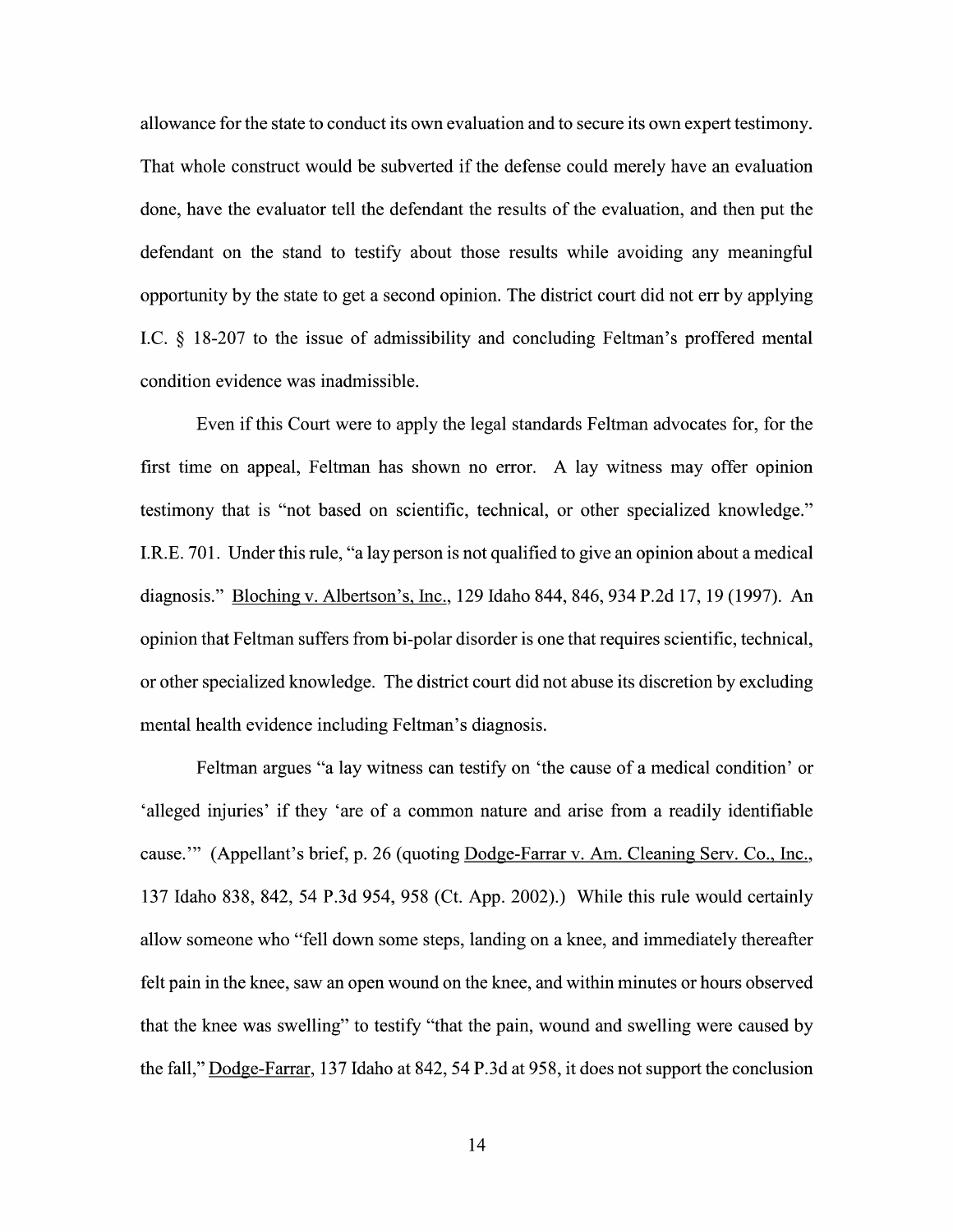that the district court abused its discretion. Making a diagnosis that Feltman was bi-polar, and explication of how that affected his behavior on the night in question, is not based on common knowledge. Opinion testimony 0n these topics requires specialized, expert knowledge.

Finally, any error was necessarily harmless. An "abuse of discretion may be deemed harmless if a substantial right is not affected. In the case of an incorrect ruling regarding evidence, this Court will grant relief on appeal only if the error affects a substantial right of one of the parties." State v. Shackelford, 150 Idaho 355, 363, 247 P.3d 582, 590 (2010); accord I.R.E. 103(a) ("A party may claim error in a ruling to admit or exclude evidence only if the error affects a substantial right of the party  $\dots$ "); I.C.R. 52 ("Any error, defect, irregularity, or variance that does not affect substantial rights must be disregarded."). "To establish harmless error, the State must 'prove beyond a reasonable doubt that the error complained of did not contribute to the verdict obtained." State v. Parker, 157 Idaho 132, 140, 334 P.3d 806, 814 (2014) (quoting State v. Perry, 150 Idaho 209, 221, 245 P.3d 961, 973 (2010)). "'In other words, the error is harmless if the Court finds that the result would be the same without the error."" State v. Montgomery, 163 Idaho 40, 46, <sup>408</sup> P.3d 38, <sup>44</sup> (2017) (quoting State V. Almaraz, <sup>154</sup> Idaho 584, 598, <sup>301</sup> P.3d 242, 256 (2013)).

Felton sought admission 0f the evidence in question, regarding his mental condition, only to rebut any inference that his behavior in the encounter With officers and the jailers was the product of intoxication.  $(8/29/18 \text{ Tr}$ , p. 119, Ls. 5-13 (evidence offered as "an alternate explanation for why he's acting that way"); p. 120, Ls. 8-15 ("if they're showing he's acting crazy because he's drunk, I think I can show he's acting crazy because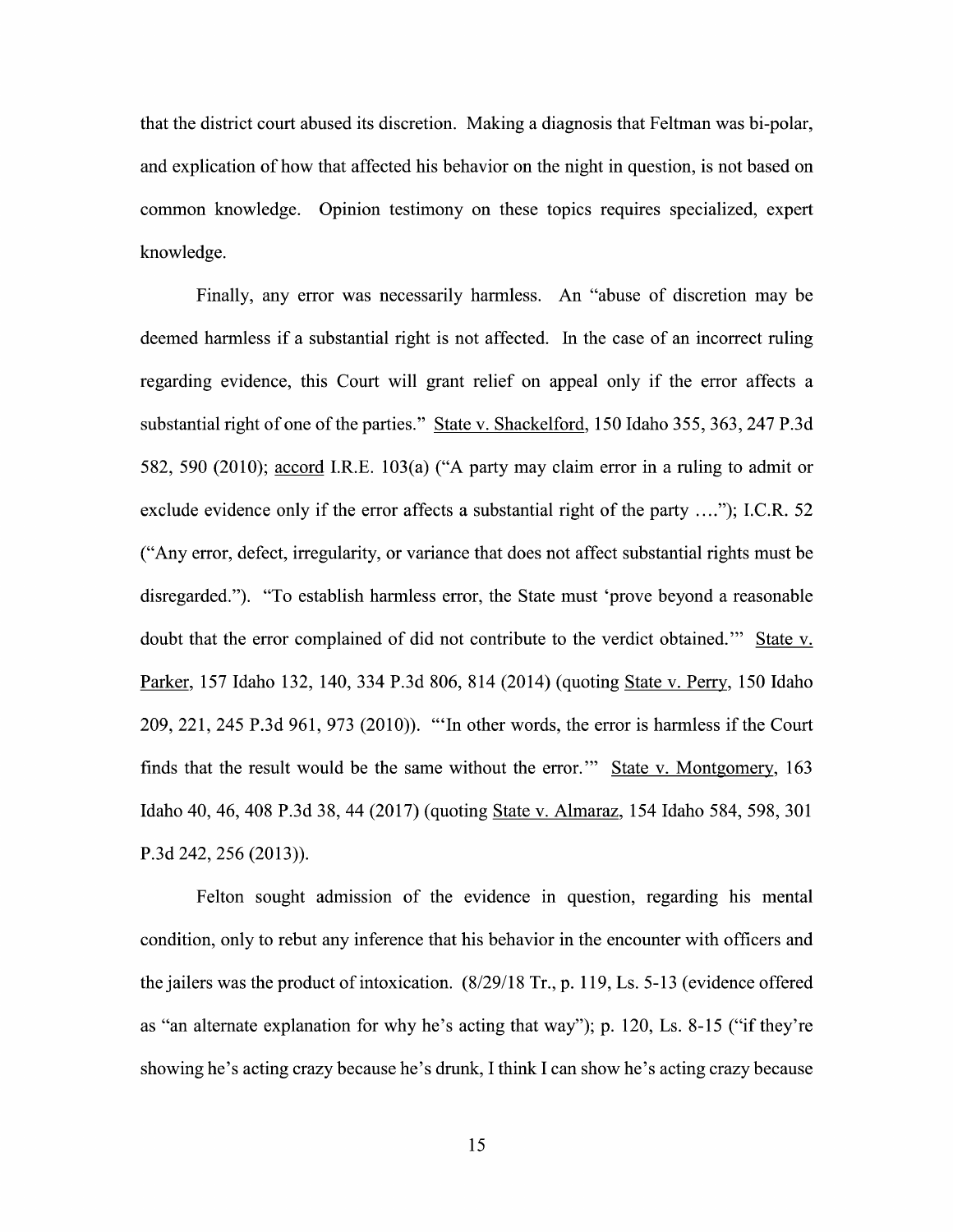he's crazy").) Defense counsel specifically stated that the state could have avoided any defense need for the evidence "simply by proving it, per se, but they wanted to get in all the evidence of intoxication based on how he was acting."  $(8/29/18 \text{ Tr}, p. 120, Ls. 9-12.)$ The record thus establishes that the evidence was admissible, if at all, for consideration only of one of the theories related to the DUI charge, and was neither offered nor admissible as relevant to the propelling bodily fluids charge or the *per se* theory of the DUI charge. (See R., p. 77 (charging DUI under alternative under the influence and *per se* theories).) The per se theory of DUI was supported with evidence of a blood draw of .256 blood alcohol content.  $(8/29/18 \text{ Tr.}, p. 143, Ls. 14 - p. 146, L. 18; State's Exhibit 2.) Because$ the evidence in question was unrelated to the bodily fluids charge and unrelated to the *per* se theory of DUI (which was supported by overwhelming evidence), any error was harmless beyond any reasonable doubt.

#### **CONCLUSION**

The state respectfully requests this Court to affirm the judgment of the district court. DATED this 8th day of November, 2019.

> /s/ Kenneth K. Jorgensen KENNETH K. JORGENSEN Deputy Attorney General